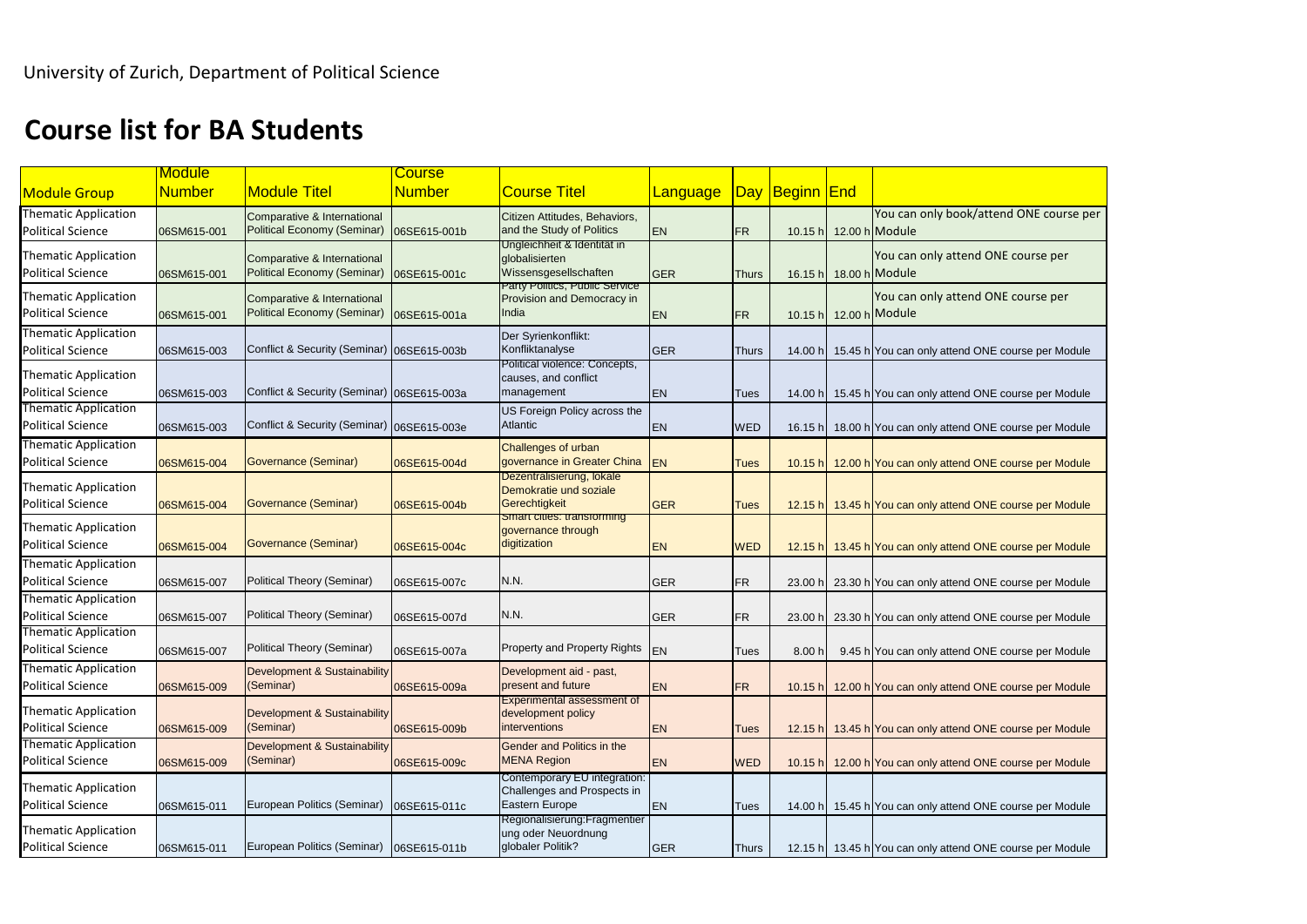|                               |             |                                                   |              | vvir und die Anderen: Die                              |             |              |         |                 |                                                     |
|-------------------------------|-------------|---------------------------------------------------|--------------|--------------------------------------------------------|-------------|--------------|---------|-----------------|-----------------------------------------------------|
| <b>Thematic Application</b>   |             |                                                   |              | Europäische Union aus Sicht                            |             |              |         |                 |                                                     |
| Political Science             | 06SM615-011 | European Politics (Seminar)                       | 06SE615-011d | der Bürger                                             | GER         | <b>WED</b>   | 10.15 h |                 | 12.00 h You can only attend ONE course per Module   |
| Thematic Application          |             | <b>Current Issues of Political</b>                |              |                                                        |             |              |         |                 |                                                     |
| <b>Political Science</b>      | 06SM615-014 | Sciences (Seminar)                                | 06SE615-014a | <b>Making Policy in California</b>                     | <b>EN</b>   | FR.          | 10.15 h |                 | 12.00 h You can only attend ONE course per Module   |
| Thematic Application          |             | <b>Current Issues of Political</b>                |              | Einführung in die US-                                  |             |              |         |                 |                                                     |
| <b>Political Science</b>      | 06SM615-014 | Sciences (Seminar)                                | 06SE615-014b | <b>Außenpolitik</b>                                    | <b>GER</b>  | FR           | 10.15 h |                 | 15.45 h You can only attend ONE course per Module   |
| <b>Required Modules for</b>   |             |                                                   |              |                                                        |             |              |         |                 | This is a "required module", if you attend          |
| the First-Semester-           |             |                                                   |              |                                                        |             |              |         |                 | the course you have to pass the exam or             |
| <b>Students (Introduction</b> |             |                                                   |              | Einführung in die Schweizer                            |             |              |         |                 | else you will have a subject ban for                |
| to Political Science)         | 06SM615-017 | Introduction to Swiss Politics                    | 06VL615-017a | Politik                                                | <b>GER</b>  | <b>MO</b>    | 14.00 h |                 | 15.45 h political Science at all Swiss Universities |
| <b>Required Modules for</b>   |             |                                                   |              |                                                        |             |              |         |                 | This is a "required module", if you attend          |
| the First-Semester-           |             |                                                   |              |                                                        |             |              |         |                 | the course you have to pass the exam or             |
| <b>Students (Introduction</b> |             |                                                   |              | Einführung in die                                      |             |              |         |                 | else you will have a subject ban for                |
| to Political Science)         | 06SM615-018 | <b>Research Logic</b>                             | 06VL615-018a | Forschungslogik                                        | <b>GER</b>  | <b>FR</b>    | 14.00 h |                 | 15.45 h political Science at all Swiss Universities |
| <b>Required Modules for</b>   |             |                                                   |              |                                                        |             |              |         |                 | This is a "required module", if you attend          |
| the First-Semester-           |             |                                                   |              |                                                        |             |              |         |                 | the course you have to pass the exam or             |
| Students (Introduction        |             |                                                   |              |                                                        |             |              |         |                 | else you will have a subject ban for                |
| to Political Science)         | 06SM615-020 | <b>Advanced Statistics</b>                        | 06VL615-020a | Fortgeschrittene Statistik                             | <b>IGER</b> | <b>MO</b>    | 16.15 h |                 | 18.00 h political Science at all Swiss Universities |
| <b>Advanced Political</b>     |             | Comparative Politics                              |              | Vergleichende Politik                                  |             |              |         |                 | You can book as many courses in this                |
| Science                       | 06SM615-023 | $(\text{Lecture})$                                | 06VL615-023a | (Vorlesung)                                            | <b>EN</b>   | Tues         | 10.15 h |                 | 12.00 h group as you wish                           |
| <b>Advanced Political</b>     |             |                                                   |              |                                                        |             |              |         |                 | You can book as many courses in this                |
| Science                       | 06SM615-025 | Public Choice (Lecture)                           | 06VU615-025a | Public Choice (Vorlesung)                              | <b>GER</b>  | <b>MO</b>    | 10.15 h |                 | 12.00 h group as you wish                           |
| <b>Advanced Political</b>     |             |                                                   |              |                                                        |             |              |         |                 | You can book as many courses in this                |
| Science                       | 06SM615-026 | Political Behavior (Lecture)                      | 06VL615-026a | Political Behavior (Lecture)                           | <b>EN</b>   | FR           | 10.15 h |                 | 12.00 h group as you wish                           |
| <b>Advanced Political</b>     |             | Political Process & Public                        |              | Policy-Diffusion: Sind Policies                        |             |              |         |                 | You can book as many courses in this                |
| Science                       | 06SM615-028 | Policy (Lecture)                                  | 06VL615-028a | ansteckend?                                            | <b>GER</b>  | <b>Thurs</b> | 10.15 h |                 | 12.00 h group as you wish                           |
| <b>Advanced Political</b>     |             | <b>International Politics</b>                     |              | Internationale Politik                                 |             |              |         |                 | You can book as many courses in this                |
| Science                       | 06SM615-030 | $ $ (Lecture)                                     | 06VL615-030a | (Vorlesung)                                            | <b>GER</b>  | <b>Thurs</b> |         |                 | 16.15 h 18.00 h group as you wish                   |
| <b>Advanced Political</b>     |             |                                                   |              |                                                        |             |              |         |                 | You can book as many courses in this                |
| Science                       | 06SM615-032 | Democracy Studies (Lecture) 06VL615-032a          |              | Democracy Studies (Lecture) EN                         |             | <b>WED</b>   | 14.00 h |                 | 15.45 h group as you wish                           |
| <b>Advanced Political</b>     |             |                                                   |              |                                                        |             |              |         |                 | You can book as many courses in this                |
| Science                       | 06SM615-033 | Swiss Politics (Lecture)                          | 06VL615-033a | Schweizer Politik (Vorlesung) GER                      |             | <b>WED</b>   | 10.15 h |                 | 12.00 h group as you wish                           |
|                               |             |                                                   |              |                                                        |             |              |         |                 | You can only book/attend a Specialisation           |
|                               |             |                                                   |              | Specialisation: Populism and                           |             |              |         |                 | if you meet both requirements: Min. 100             |
|                               |             |                                                   |              | Electoral Protest in the Intern.                       |             |              |         |                 | <b>ECTS</b> in Political Science and at least 2     |
|                               |             |                                                   |              | Context: European<br>Integration, Elections+ Political |             |              |         |                 | Seminars in similar subject achieved                |
| <b>Final Modules</b>          | 06SM615e006 |                                                   | 06SE615e006a | Parties                                                | <b>EN</b>   | <b>MO</b>    | 10.15 h |                 | 12.00 h before booking the course.                  |
|                               |             |                                                   |              | Specialisation: The Politics of                        |             |              |         |                 |                                                     |
| <b>Final Modules</b>          | 06SM615e007 |                                                   | 06SE615e007a | the Welfare State                                      | <b>EN</b>   | <b>Tues</b>  | 10.15 h | 12.00 h         |                                                     |
|                               |             | Specialisation:<br>International economic institu |              | Spezialisierung:<br>Internationale Wirtschaftsinstit   |             |              |         |                 |                                                     |
| <b>Final Modules</b>          | 06SM615e008 | tions                                             | 06SE615e008a | utionen                                                | <b>GER</b>  | <b>Tues</b>  | 14.00 h | 15.45 h         |                                                     |
|                               |             | Specialisation: The Politics of                   |              | Spezialisierung: The Politics                          |             |              |         |                 |                                                     |
| <b>Final Modules</b>          | 06SM615e009 | Peace                                             | 06SE615e009a | of Peace                                               | <b>EN</b>   | <b>MO</b>    | 14.00 h | 15.45 h         |                                                     |
| <b>Final Modules</b>          | 06SM615e010 | Specialisation: East Asian<br>Democracies         | 06SE615e010a | Spezialisierung: East Asian<br>Democracies             | <b>EN</b>   | <b>WED</b>   |         | 14.00 h 15.45 h |                                                     |